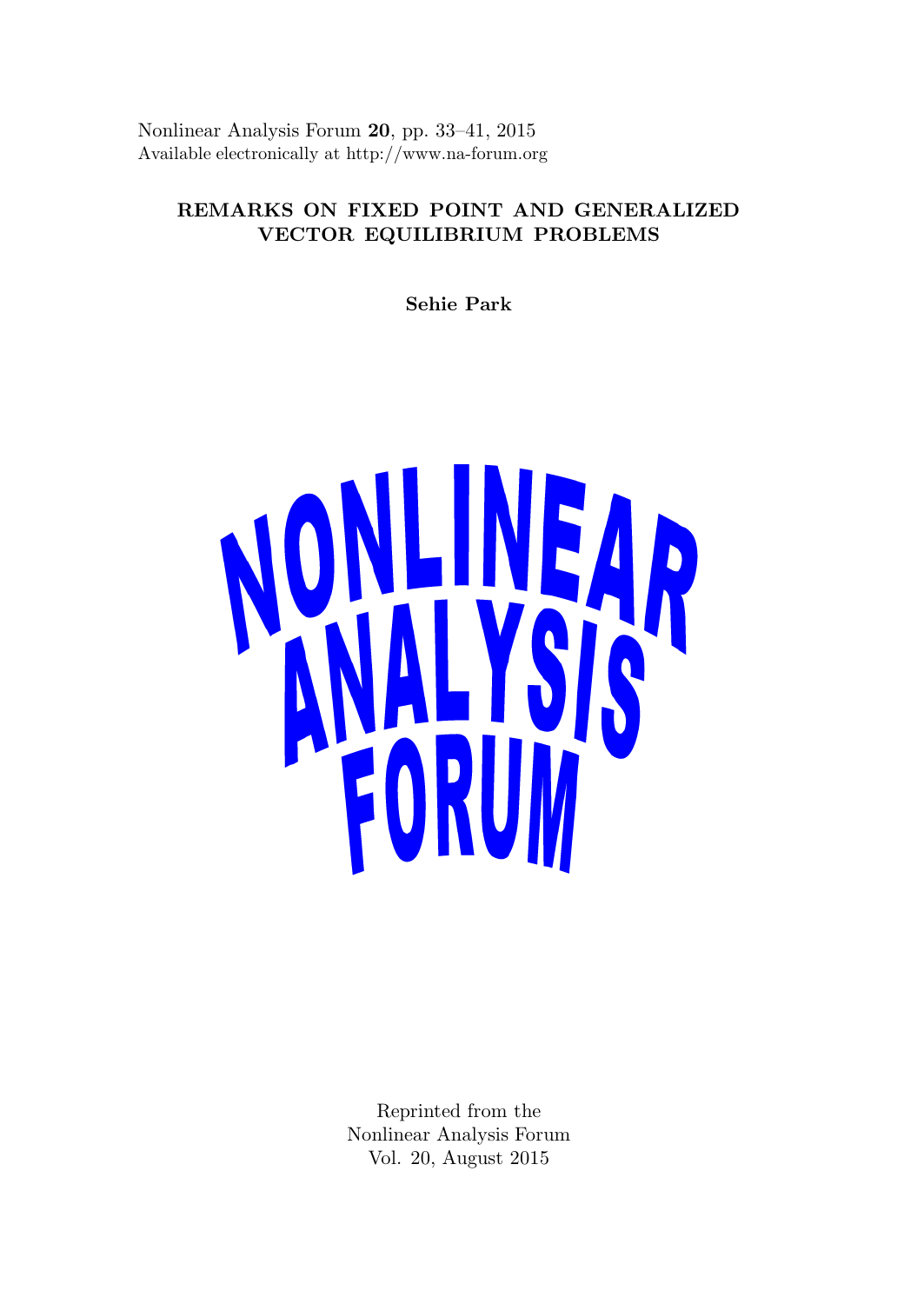# REMARKS ON FIXED POINT AND GENERALIZED VECTOR EQUILIBRIUM PROBLEMS

### Sehie Park

The National Academy of Sciences, Republic of Korea, Seoul 137–044; and Department of Mathematical Sciences Seoul National University, Seoul 151–747, KOREA E-mail : park35@snu.ac.kr, sehiepark@gmail.com

ABSTRACT. In the first half of this paper, we introduce the contents of some of our previous papers on fixed point problems related to the Schauder conjecture. Some of them contain incorrect statements. The second half devotes to improve or correct the results in certain papers of other authors based on one of our incorrect statements related to a fixed point conjecture. These results are mainly concerned with generalized vector equilibrium problems.

## 1. Introduction

One of the most important unsolved problems in the analytical fixed point theory (other than metric or topological fixed point theories) is the Schauder conjecture raised in 1935. Since the appearance of the incorrect proof of the conjecture by Cauty in 2001, several papers related to the problem have appeared by a number of authors. Actually, the present author also had published on some topics related to the conjecture. Some of such papers contain incorrect statements. Influenced by one of our incorrect statements, some authors have published another papers applying it. Therefore, we should clarify the situations and try to improve or correct such statements of ours or other authors.

In the first half of this paper, we introduce the contents of some of our previous papers related to fixed point problems. Some of them include incorrect statements; see [7-12, 14, 15]. The second half devotes to improve or correct the results in other authors' papers [1, 5, 6] based on one of our incorrect statements related to fixed points. These results are mainly concerned with generalized vector equilibrium problems.

Received and Accepted: Oct. 2014, Online Published: Nov. 2014.

<sup>2010</sup> Mathematics Subject Classification: 47H04, 47H10, 47J20, 47N10, 49J53, 52A99, 54C60, 54H25, 58E35, 90C47, 91A13, 91B50.

Key words and phrases: Schauder conjecture, fixed point, generalized equilibrium problem.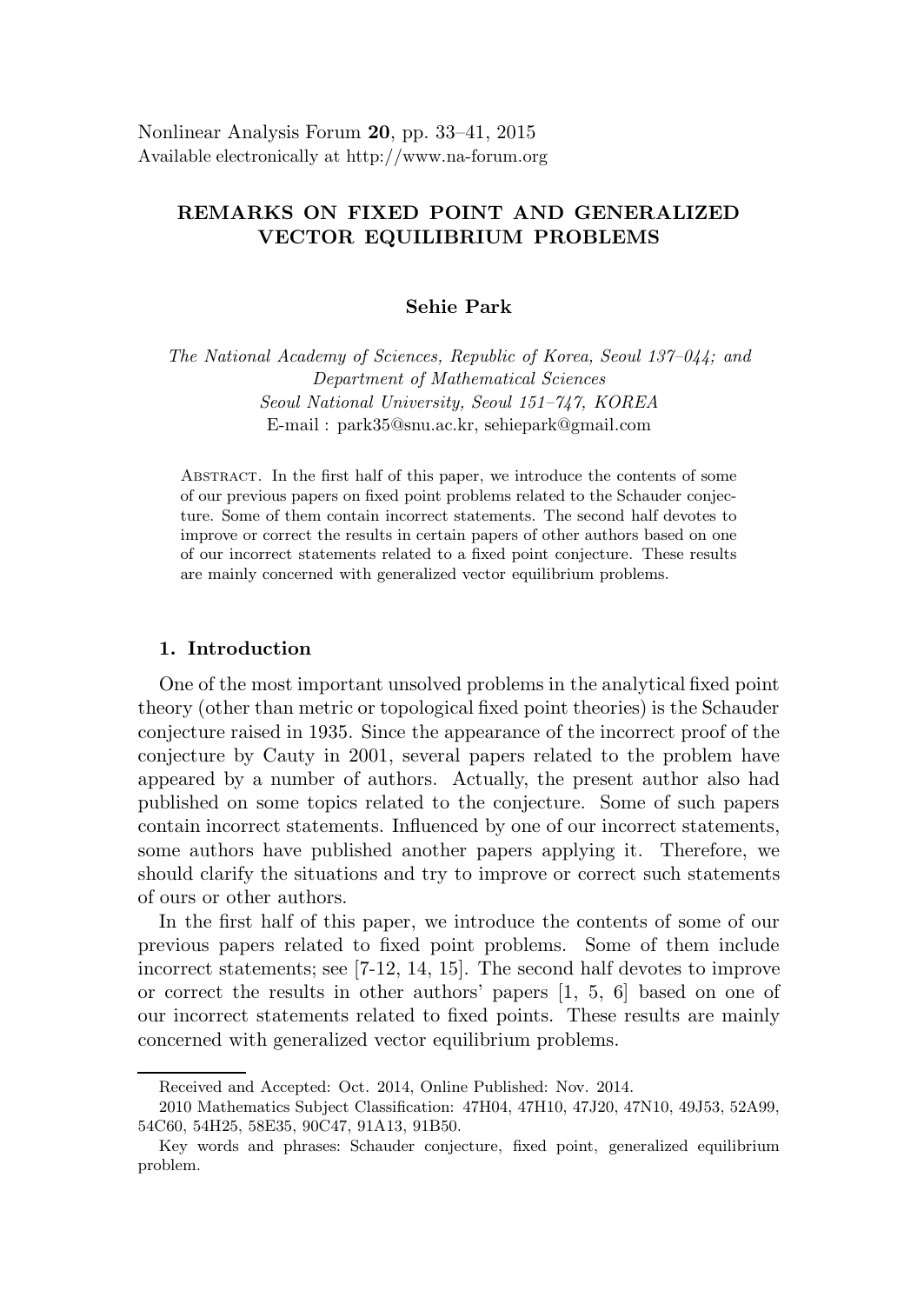#### 34 Sehie Park

#### 2. Our previous papers related to the Schauder conjecture

In this section, we introduce the contents of some of our previous papers related to fixed point problems. Some of them include incorrect statements.

## 2.1. Park: NACA 2001 [7]

Abstract: We discuss the current state of research related to the Schauder conjecture and other problems in analytical fixed point theory. We introduce then various results and conjectures closely related to fixed points of compact Browder maps. An example is as follows: Let  $X$  be a nonempty convex subset of a topological vector space (t.v.s.) and  $T : X \longrightarrow X$  a multimap with nonempty convex values  $T(x)$  for  $x \in X$  and open [resp. closed] fibers  $T^-(y)$  for  $y \in X$ . If  $T(X)$  is covered by a finite number of fibers of T, then either T has a fixed point or  $T^-$  has a maximal element. Moreover, we obtain several generalizations of the Browder fixed point theorem.

#### 2.2. Park: RIMS 2004 [8]

Abstract: We discuss the current state of research related to the Schauder conjecture and other problems in analytical fixed point theory. We revise and update the contents of the previous version [7].

From the text: The following famous long-standing conjecture is known to be the compact  $AR$  problem:

**Conjecture 2.** Every compact convex subset X of a metrizable t.v.s. is an AR.

This is also resolved affirmatively [10].

Comments: This last statement is incorrect. Actually the proofs in the following two papers [9, 10] are incorrect.

## 2.3. Park: FPTA 2003 [9]

ABSTRACT: We give affirmative solutions to the compact AR problem and the Banach problem of whether every infinite dimensional compact convex subset X of a metrizable t.v.s. is homeomorphic to the Hilbert cube. Some related results are also discussed.

#### 2.4. Park: NACA 2003 [10]

ABSTRACT: We discuss current state of research related to some wellknown problems in infinite dimensional topology—the Schauder conjecture, the compact  $AR$  problem, and the Banach problem of whether every infinite dimensional compact convex subset  $X$  of a metrizable t.v.s. is homeomorphic to the Hilbert cube. We give affirmative answers to the second and third problems. Moreover, for every such  $X$ , we show that a closed multimap  $F \in \mathfrak{B}(X,X)$  has a fixed point, where **B** denotes the class of the better admissible multimaps. Our new results are applied to Roberts spaces. Some related problems are also discussed.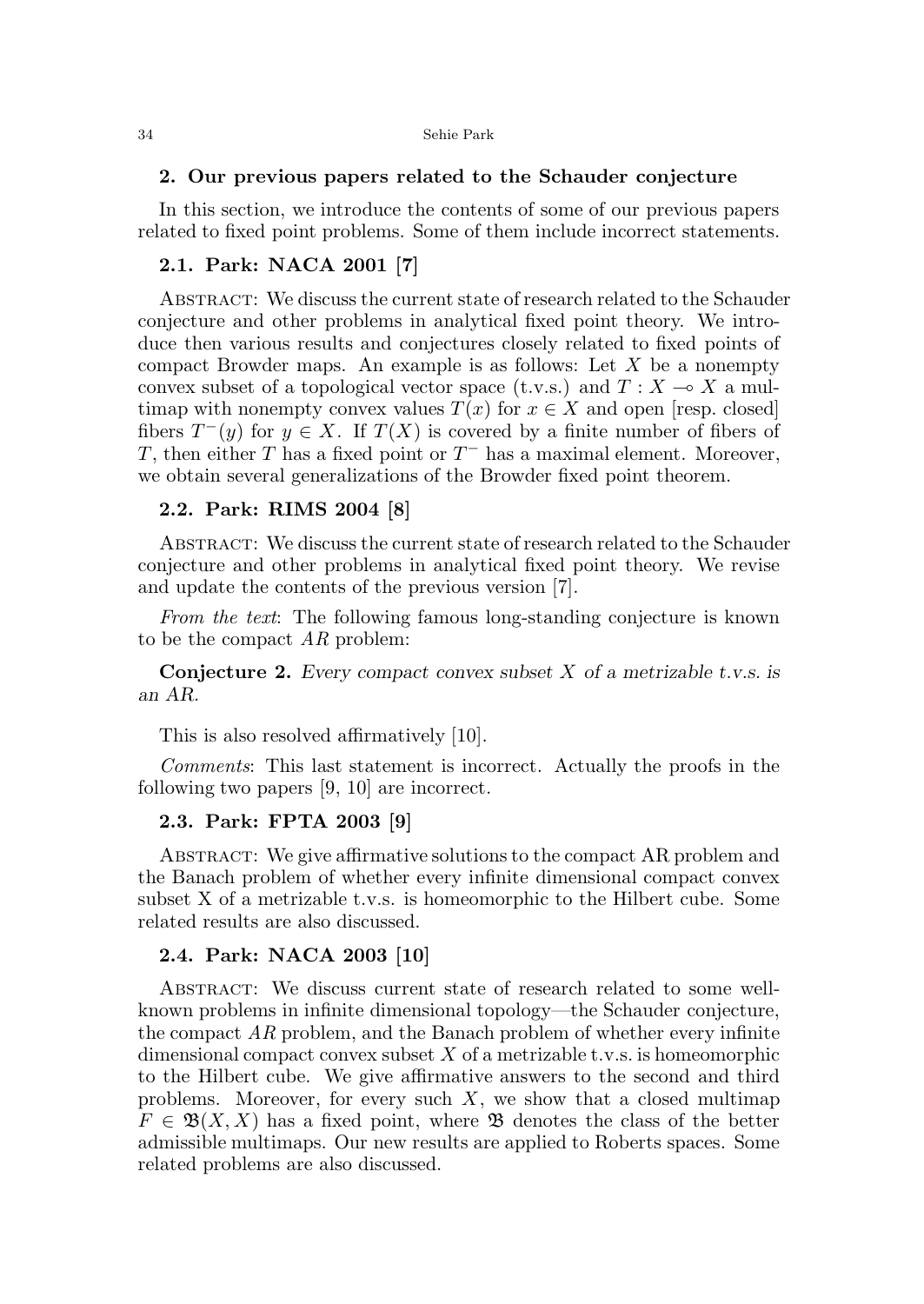### 2.5. Park: IJM 2004 [11]

ABSTRACT: Based on a fixed point theorem for the multimap class  $\mathfrak{B}$ , we generalize or correct our previous results on homeomorphically convex sets, on openness of multimaps, and on the Birkhoff-Kellogg type theorems.

#### 2.6. Park: NA-TMA 2005 [12]

ABSTRACT: We survey recent results in analytical fixed point theory. Firstly, we state resolutions of long-standing problems in infinite dimensional topology—the Schauder conjecture, the compact AR problem, and the Banach problem on the Hilbert cube. Secondly, we list some fixed point theorems on Kakutani maps, generalized upper hemicontinuous maps, Fan-Browder maps, approximable maps, acyclic maps, and admissible or better admissible class  $\mathfrak{B}$  of maps. Some related results are also given.

Comments: Recall that a Kakutani map is an upper semicontinuous (u.s.c.) multimap with nonempty closed convex values. The following was claimed in this paper, but withdrawn later. Hence it would be better to call it a conjecture as follows:

**Conjecture** (Dobrowolski [2]). Let X be a convex subset of a metrizable t.v.s. Then every compact Kakutani map  $T : X \longrightarrow X$  has a fixed point.

## 2.7. Park: NACA 2007 [14]

ABSTRACT: We show that some fixed point theorems and related results in our previous works [8-12] need additional requirements for their validities. Some of the new correct results will appear in [13].

From the text: Based on the works of Cauty and Dobrowolski, we claimed or announced in [8-12] to obtain some fixed point theorems on multimaps (maps) and related results. Later, it is known that there are some gaps in the proofs in the works of Cauty and Dobrowolski, and so some of our results might be groundless. Our aim in this paper is to clarify this and to give additional requirements which guarantee the validity of each of such results.

We add some new related results in our forthcoming work [13].

(II) [2] A compact convex subset of a metrizable t.v.s. has the simplicial approximation property.

It is also known that there is a gap in the proof of Statement (II). From a statement of Dobrowolski, we deduced the following in [9]:

(III) A compact convex subset of a metrizable t.v.s. is admissible.

From Statement (III), the author [9, 10] deduced the affirmative resolutions to the compact AR problem and the Banach problem as follows:

(IV) A compact convex subset of a metrizable t.v.s. is an AR.

(V) An infinite dimensional compact convex subset of a metrizable t.v.s. is homeomorphic to the Hilbert cube Q.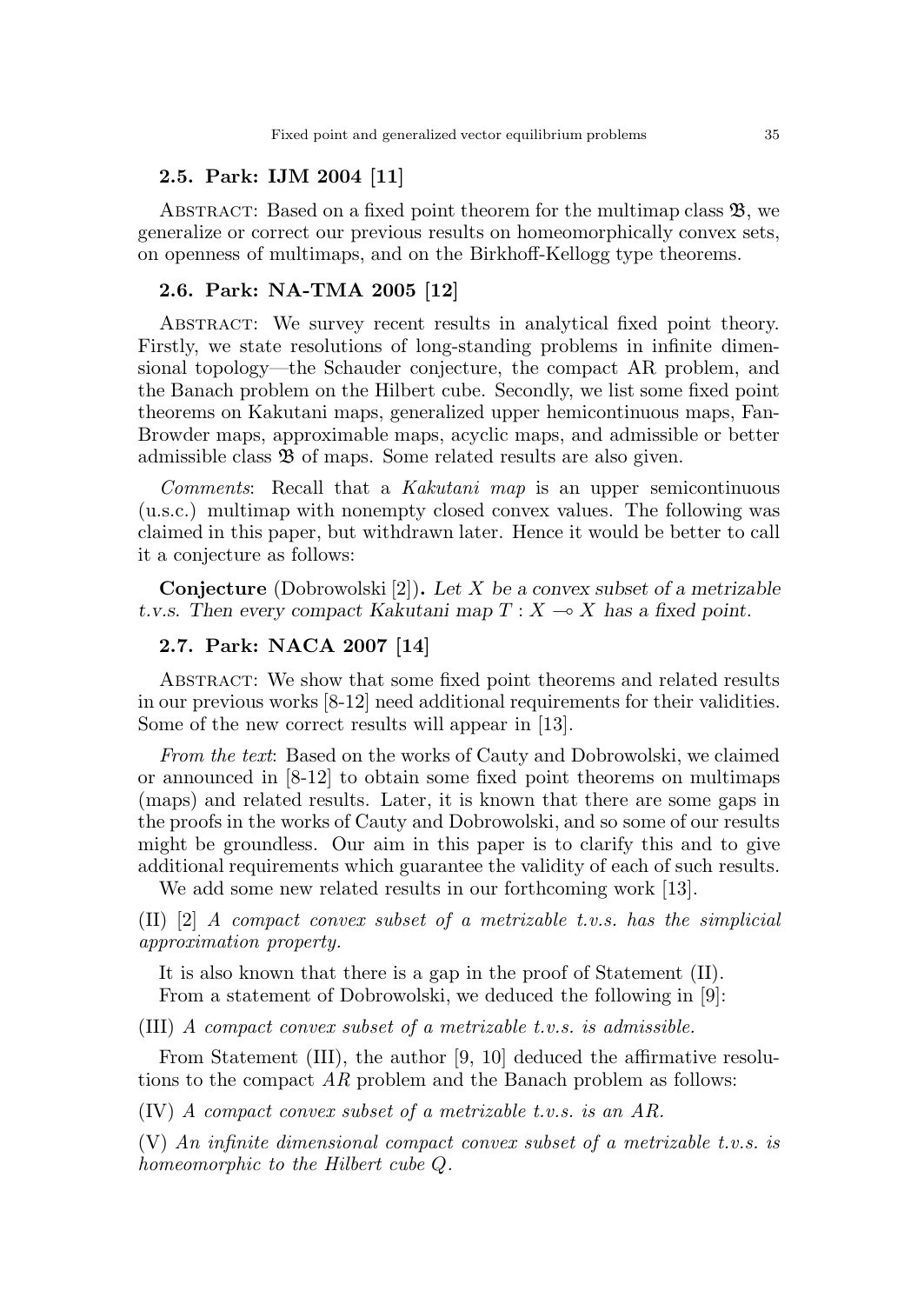#### 36 Sehie Park

Since Statements  $(III)-(V)$  are based on Statement  $(II)$ , their validities are not sufficiently justified. In view of Statements (IV) and (V), we claimed in [9, 10] that every *Roberts spaces* – that is, compact convex sets with no extreme points constructed by Roberts' method of needle point spaces – are AR and homeomorphic to the Hilbert cube  $Q$ .

Remarks. 1. Tavernise and Trombetta [18] pointed out that "it is not so clear if the Schauder's problem has been solved in its generality. In particular, the original proof given by Cauty contains some unsolved gaps." And they suggested to see three references and Zentralblatt Math review of [14].

2. Cauty has tried to renew or correct his original proof in several papers. In the "Symposium on Schauder Conjecture and Fixed Point Theorems of Cauty", May 15-17, 2011, Kielce, Poland (organized by A. Idzik), Cauty presented several papers on this matter, but most of participants disagreed with his ways.

#### 2.8. Park: EAJM 2008 [15]

Abstract: We survey recent results and some conjectures in analytical fixed point theory. We list some known fixed point theorems for Kakutani maps, Fan-Browder maps, locally selectionable maps, approximable maps, admissible maps, and the better admissible class  $\mathfrak{B}$  of maps. We also give 16 conjectures related to that theory.

#### 3. Generalized vector equilibrium problems

In this section, we improve main results on generalized vector equilibrium problems appeared in three papers of other authors [1, 5, 6]. These results are deduced from the Dobrowolski conjecture stated in our [12]; see Section 2.

Instead of the conjecture, we apply the well-known Himmelberg fixed point theorem as follows:

**Theorem** (Himmelberg). Let X be a convex subset of a Hausdorff locally convex t.v.s. Then every compact Kakutani map  $T : X \longrightarrow X$  has a fixed point.

Note that any finite dimensional subspace of a topological vector space is locally convex and Hausdorff.

Recall that the following due to Ky Fan:

The 1984 KKM Theorem (Ky Fan). In a Hausdorff topological vector space, let Y be a convex set and  $\emptyset \neq X \subset Y$ . For each  $x \in X$ , let  $F(x)$  be a relatively closed subset of  $Y$  such that the convex hull of every finite subset  ${x_1, x_2, \ldots, x_n}$  of X is contained in the corresponding union  $\bigcup_{i=1}^n F(x_i)$ . If there is a nonempty subset  $X_0$  of X such that the intersection  $\bigcap_{x \in X_0} F(x)$  $\bigcap_{x\in X} F(x) \neq \emptyset.$ is compact and  $X_0$  is contained in a compact convex subset of Y, then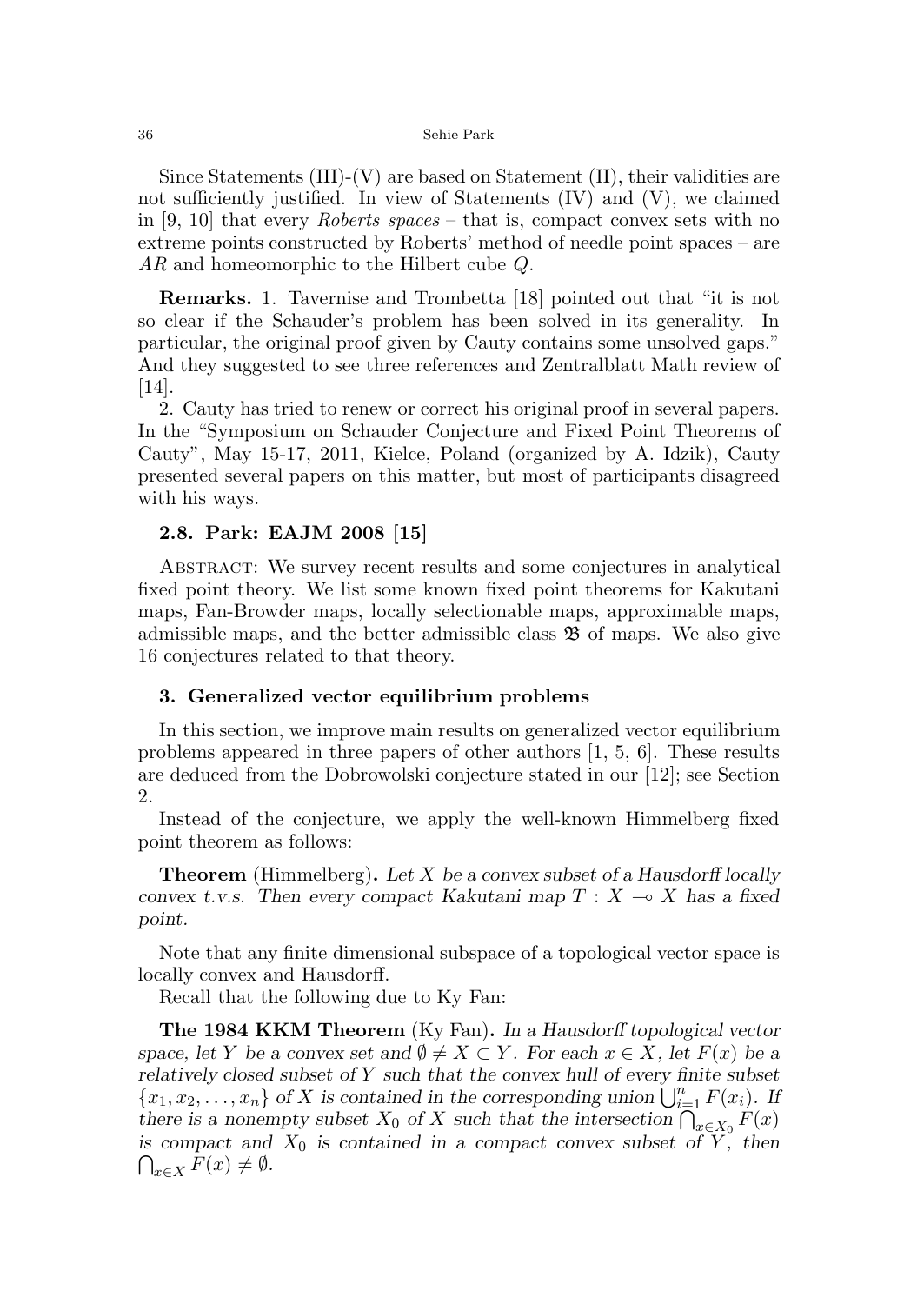Here the Hausdorffness is indispensable. For the evolution of this theorem, see [16].

**Definition.** Let  $K_0$  be a nonempty subset of K. A set-valued map  $\Gamma$ :  $K_0 \to 2^K$  is said to be a KKM map if, co $A \subset \bigcup_{x \in A} \Gamma(x)$  for every finite subset A of  $K_0$ .

The authors of [1, 5, 6] take the following form of the 1984 theorem:

**Lemma.** Let  $K$  be a nonempty subset of a topological vector space  $X$ and  $\Gamma: K \to 2^X$  be a KKM map with closed values. Assume that there exist a nonempty compact convex subset  $D \subset K$  such that  $B = \bigcap_{x \in D} \Gamma(x)$ is compact. Then  $\bigcap_{x \in A} \Gamma(x) \neq \emptyset$ .

In [17], we noted that the more general forms of the 1984 theorem or Lemma are equivalent to the one with the simple coercivity condition that the intersection of a finite number of map values is compact.

#### 3.1. Farajzadeh et al.: AAA 2008 [5]

ABSTRACT: We first define upper sign continuity for a set-valued mapping and then we consider two types of generalized vector equilibrium problems in topological vector spaces and provide sufficient conditions under which the solution sets are nonempty and compact. Finally, we give an application of our main results. The paper generalizes and improves results obtained by Fang and Huang [4].

From the text: As an application of Theorem 2.11 [5], we derive the existence result for a solution of the following problem which consists of finding a  $u \in K$  such that

$$
\langle A(u, u), v - g(u) \rangle \nsubseteq -C(u) \setminus \{0\}, \forall v \in K,
$$

where  $A: K \times K \to 2^{L(X,Y)}$  and  $g: K \to K$ .

This problem was considered by Fang and Huang [4] in reflexive Banach spaces setting for a set-valued mapping which is demi-C-pseudomonotone.

Theorem 2.12. Let X be a (metriziable) topological vector space, K nonempty convex subset of X,  $A: K \times K \to 2^{L(X,Y)}$ , and  $g: K \to K$  be two mappings. Assume that

(i) for each fixed  $w \in K$ , the mapping  $(u, v) \to \langle A(w, u), v - g(u) \rangle$  is C-pseudomonotone and C-upper sign continuous;

(ii)  $\langle A(w, u), u - q(u) \rangle \cap C(u) \neq \emptyset$  for each  $(w, u)$ ;

(iii) for each fixed  $v \in K$ , the mapping  $(w, u) \to \langle A(w, u), u - g(v) \rangle$  is lower semicontinuous;

(iv) for each finite dimensional subspace M of X with  $K_M = K \cap M \neq \emptyset$ , there exist compact subset  $B_M$  and compact convex subset  $D_M$  of  $K_M$  such that  $\forall (w, z) \in K_M \times (K_M \setminus B_M)$ ,  $\exists u \in D_M$  such that  $\langle A(w, u), z - g(u) \rangle \nsubseteq$  $-C(u)$ .

Then there exists  $u \in K$  such that

$$
\langle A(u, u), v - g(u) \rangle \nsubseteq -C(u) \setminus \{0\}, \forall v \in K.
$$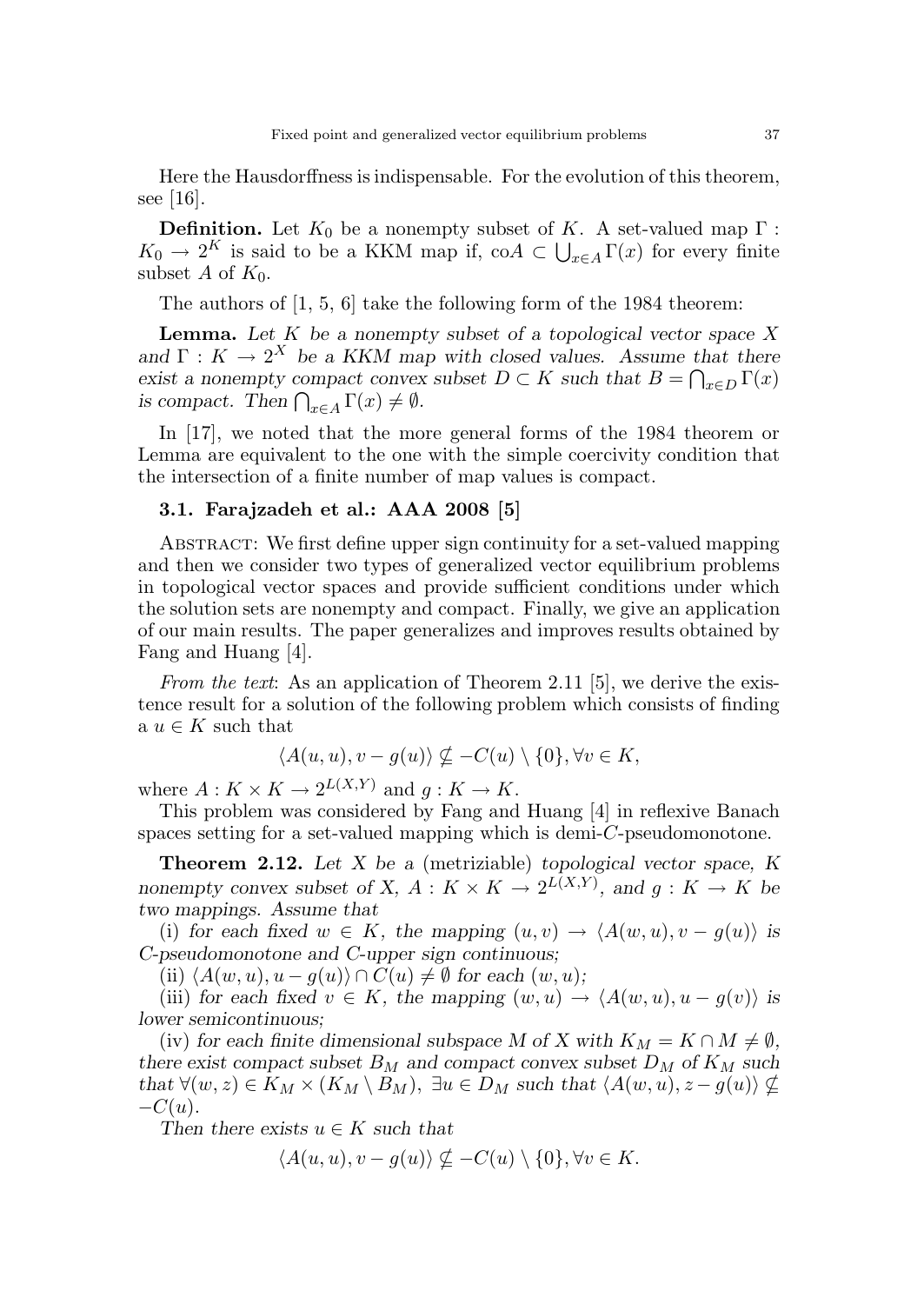#### 38 Sehie Park

Now in this paper, we can give a proof by modifying the original one for Theorem 2.12 in [5] without assuming the metrizability:

Modified Proof. Let  $M \subseteq X$  be a finite dimensional subspace with  $K_M = K \cap M \neq \emptyset$ . For each fixed  $w \in K$ , consider the problem of finding a  $u \in K_M$  such that

$$
\langle A(w, u), v = g(u) \rangle \nsubseteq -C(u) \setminus 0, \forall v \in K_M.
$$

By Theorem 2.11, the problem has a nonempty compact solution set in K. For  $w \in K_M$ , we define a set-valued mapping  $T: K_M \to 2^{K_M}$  by

 $T(w) = \{u \in K_M : \langle A(w, u), v - g(u) \rangle \nsubseteq -C(u) \setminus 0, \forall v \in K_M. \}$ 

Then  $T$  is a compact Kakutani map on a convex subset  $K_M$  of a finite dimensional subspace as in the original proof. Hence by the Himmelberg theorem, it has a fixed point  $w_0 \in K_M$ . For the remainder of the proof, just follow that of [5].

Remark. This theorem also based on Ky Fan's 1984 KKM theorem; especially, see the coercivity condition (iv). However, there appeared more general coercivity conditions in the literature; see our recent work [17].

#### 3.2. Ansari et al.: JGO 2009 [1]

Abstract: In this paper, we consider vector variational inequality and vector F-complementarity problems in the setting of topological vector spaces. We extend the concept of upper sign continuity for vector-valued functions and provide some existence results for solutions of vector variational inequalities and vector F-complementarity problems. Moreover, the nonemptyness and compactness of solution sets of these problems are investigated under suitable assumptions. We use a version of Fan-KKM theorem and Dobrowolski's fixed point theorem to establish our results.

From the text: In Section 4: Existence of solutions of GSVVI begins with the following:

Now we establish the following existence result for a solution of GSVVI under  $C_x$ -pseudomonotonicity and  $C_x$ -upper sign continuity but without demipseudomonotonicity assumption. This theorem generalizes and improves Theorem 3.1 in [3].

**Theorem 4.** Let  $K$  be a nonempty closed convex subset of a (metrizable) topological vector space X and  $C: K \to 2^Y$  be a set-valued mapping such that for all  $x \in K$ ,  $C(x)$  is a proper solid convex cone. Let  $F: K \to Y$ be a P-convex and continuous mapping and  $W: K \to 2^Y$  be a closed setvalued mapping defined as  $W(x) = Y \ (i>int C(x))$  for all  $x \in K$  such that  $tW(x) + (1-t)W(y) \subseteq W(tx + (1-t)y)$  for all  $x, y \in K$  and  $t \in [0,1]$ . Let  $A: K \times K \to L(X, Y)$  be a mapping. Assume that the following conditions hold: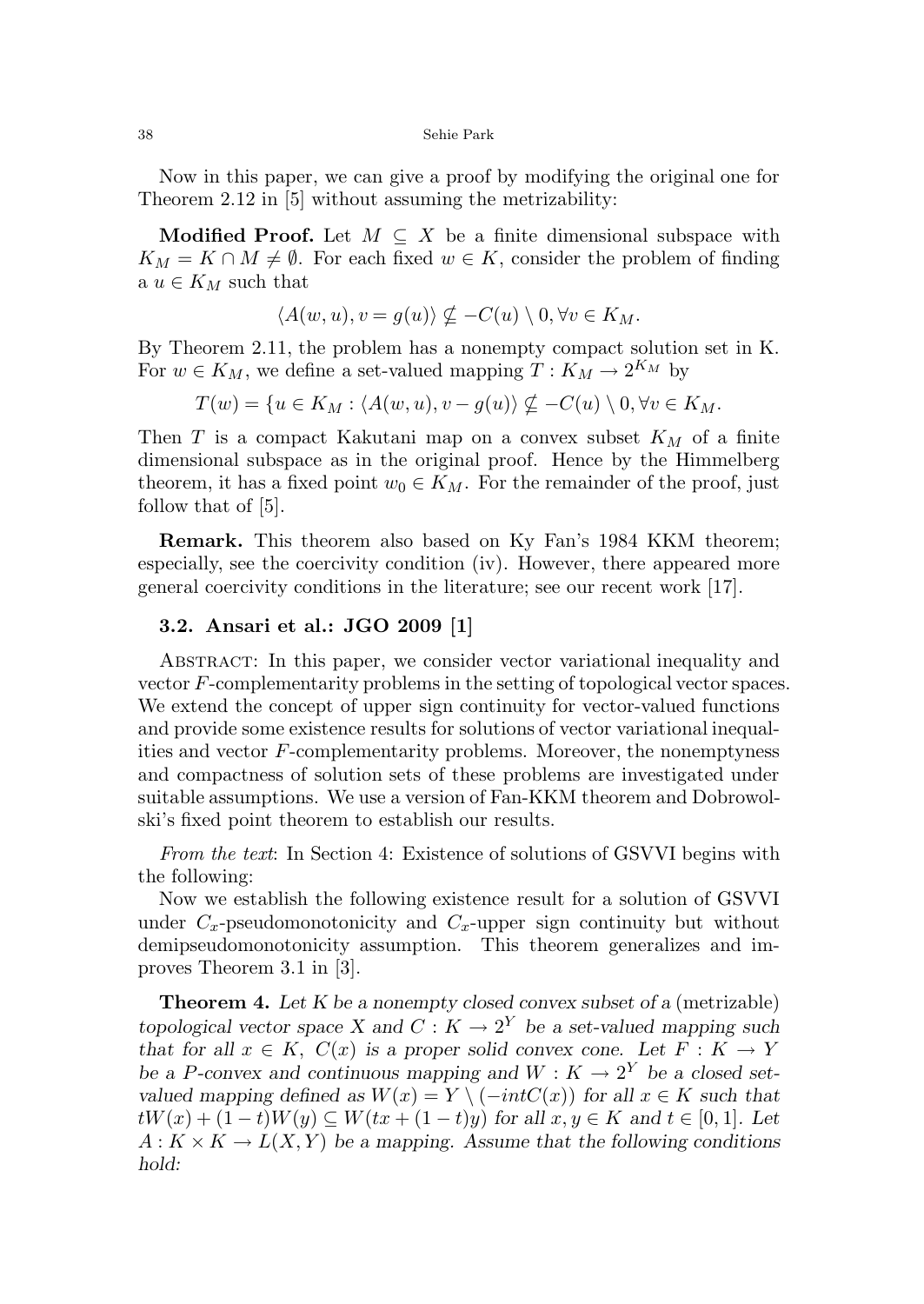(i) For all  $z \in K$ , the mapping  $A(\cdot, z) : K \to L(X, Y)$  is finite-dimensional continuous, that is, for any finite dimensional subspace  $M \subseteq X$ ,  $A(\cdot, z)$ :  $K \cap M \to L(X, Y)$  is continuous;

(ii) A is  $C_x$ -pseudomonotone and  $C_x$ -upper sign continuous in the second argument;

(iii) For each finite dimensional subspace M of X with  $K_M = K \cap M \neq \emptyset$ , there exist compact subset  $B_M \subseteq K_M$  and compact convex subset  $D_M \subseteq$  $K_M$  such that  $\forall (x, z) \in K_M \times (K_M \setminus B_M)$ ,  $\exists y \in D_M$  such that  $\langle A(x, z), y - B_M \rangle$  $z\rangle + F(y) - F(z) \in -intC(z).$ 

Then GSVVIP has a solution.

Now in this paper, we can prove Theorem 4 without assuming the metrizability. The following is a simple modification of original one in [1]:

Modified Proof. Let  $M \subseteq X$  be a finite dimensional subspace with  $K_M = K \cap M \neq \emptyset$ . For each fixed  $w \in K$ , consider the problem of finding a  $\bar{u} \in K_M$  such that

$$
\langle A(w,\bar{u}),v-\bar{u}\rangle + F(v) - F(\bar{u}) \notin -int(C(\bar{u}),\forall v \in K_M.
$$

By Theorem 2, the problem has a nonempty compact solution set. For  $w \in K_M$ , we define a set-valued mapping  $T: K_M \to 2^{K_M}$  by

$$
T(w) = \{u \in K_M : \langle A(w, u), v - u \rangle + F(v) - F(u) \notin -int(C(u), \forall v \in K_M.
$$

Then T is a compact Kakutani map on a convex subset  $K_M$  of a finite dimensional subspace as in the original proof. Hence by the Himmelberg theorem, it has a fixed point  $w_0 \in K_M$ . For the remainder of the proof, just follow that of [1].

As an application of Theorem 4, we derive the existence result for a solution of GVCP as in [1].

**Theorem 5.** Let C, W, F and A be the same as in Theorem 4 and let K be a nonempty closed convex cone in a (metrizable) topological vector space. Assume that all the conditions of Theorem 4 hold such that  $F(\frac{1}{2}x) = \frac{1}{2}F(x)$ for all  $x \in K$ . Then GVCP has a solution.

Remark. This theorem also based on Ky Fan's 1984 KKM theorem; especially, see the coercivity condition (iv). However, there appeared more general coercivity conditions in the literature; see our recent work [17].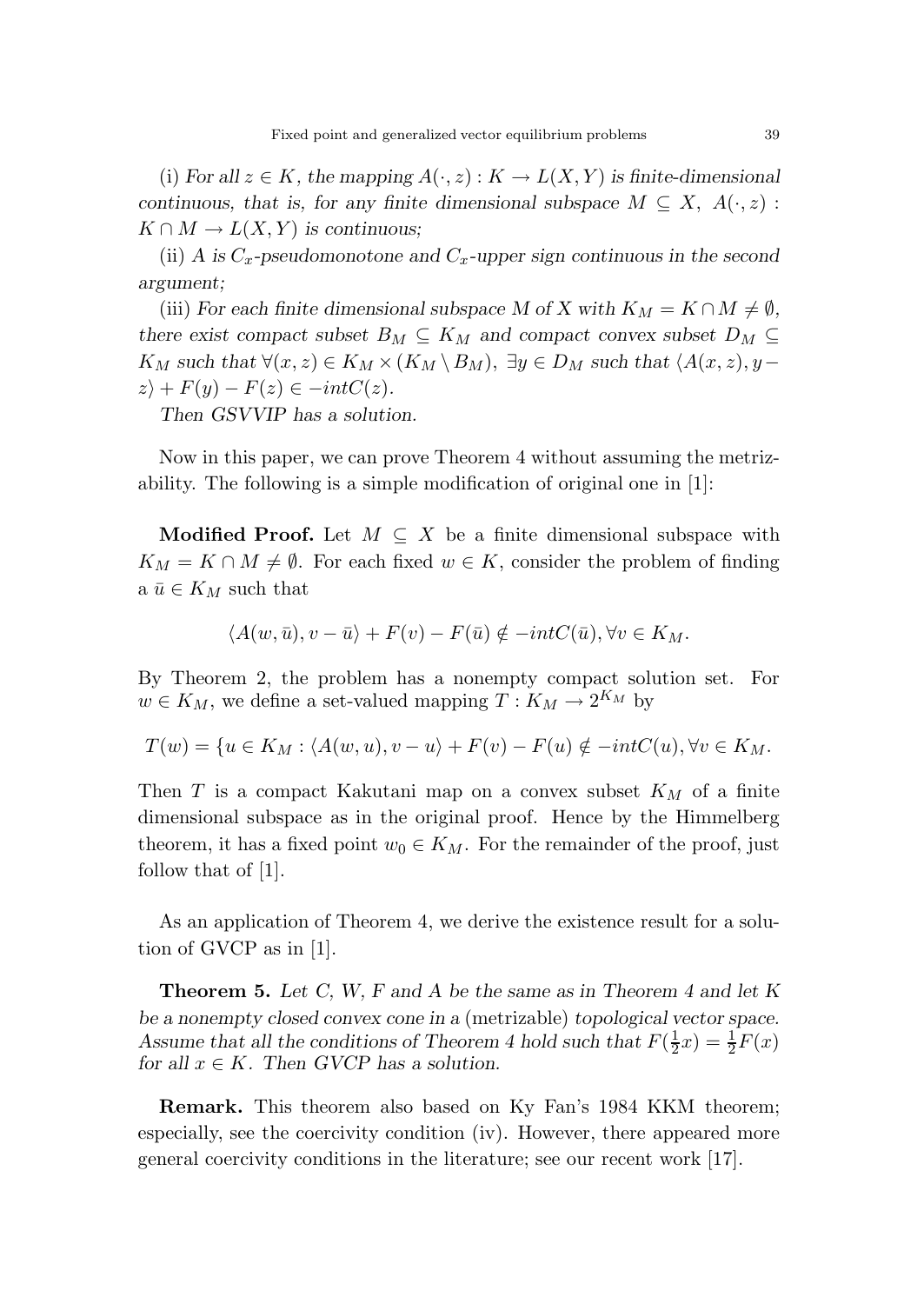### 3.3. Khan: CAMWA 59 (2010) [6]

Abstract: In this paper, we introduced the generalized vector variational inequality-type problem and the generalized vector complementaritytype problem in the setting of topological vector space. By utilizing a modified version of the Fan-KKM theorem, we investigated the nonemptyness and compactness of solution sets of these problems without the demipseudomonotonicity assumption. Further, we prove that solution sets of both the problems are equivalent to each other under some suitable conditions.

From the text: Now we establish the following existence result for a solution of (GVVITP) under pseudomonotonicity and  $P_x$ -upper sign continuity with respect to  $f$  without the demipseudomonotonicity assumption. This theorem generalizes and improves Theorem 3.1 in [3].

**Theorem 3.2.** Let K be a nonempty, closed, convex subset of a (metrizable) topological vector space X and  $P: K \to 2^Y$  be a set-valued mapping be such that for each  $x \in K$ ,  $P(x)$  is a proper, closed, convex cone with  $intP(x) \neq \emptyset$ . A set-valued mapping  $W : K \to 2^Y$  defined as  $W(x) =$  $Y \setminus \{-intP(x)\}, \ \forall x \in K$ , is closed and concave. Suppose following conditions hold:

(i)  $f: K \times K \to Y$  is P\_-convex and upper semicontinuous in first and second argument, respectively;

(ii)  $A: K \times K \to L(X, Y)$  is pseudomonotone and  $P_x$ -upper sign continuous in the second argument;

(iii) For each fixed  $v \in K$ ,  $A(x): K \cap M \to L(X, Y)$  is continuous on each finite dimensional subspace of X, that is, for any finite dimensional subspace  $M \subseteq X$ ,  $A(x): K \cap M \to L(X, Y)$  is continuous;

(iv) For each finite dimensional subspace M of X with  $K_M = K \cap M \neq \emptyset$ , there exist compact subset  $B_M \subseteq K_M$  and compact convex subset  $D_M \subseteq$  $K_M$  such that  $\forall (x, z) \in K_M \times (K_M \setminus B_M)$ , there exists  $y \in D_M$  such that  $\langle A(x, v), y - v \rangle + f(y, v) - f(v, v) \in -intP(x)$ .

Then (GVVITP) has a solution.

Now in this paper, we can give a new proof of Theorem 3.2 without assuming the metrizability:

**Modified Proof.** Let  $M$  be a finite dimensional subspace of  $X$  and  $K_M = K \cap M \neq \emptyset$ . For each fixed  $v \in K$ , we consider the following generalized vector variational inequality-type problem: Find  $u_0 \in K_M$  such that

$$
\langle A(v, u_0), u - u_0 \rangle + f(u, u_0)_f(u_0, u_0) \notin -intP(u_0), \ \forall u \in K_M.
$$

By Theorem 2.1 [6], above problem has compact solution set. Define a set-valued mapping  $T: K_M \to 2^{K_M}$  as follows:

$$
T(v) = \{ w \in K_M : \langle A(v, w), u - w \rangle + f(u, w) \notin -intP(w), \ \forall u \in K_M \}.
$$

Then  $T$  is a compact Kakutani map on a convex subset  $K_M$  of a finite dimensional subspace as in the original proof. Hence by the Himmelberg